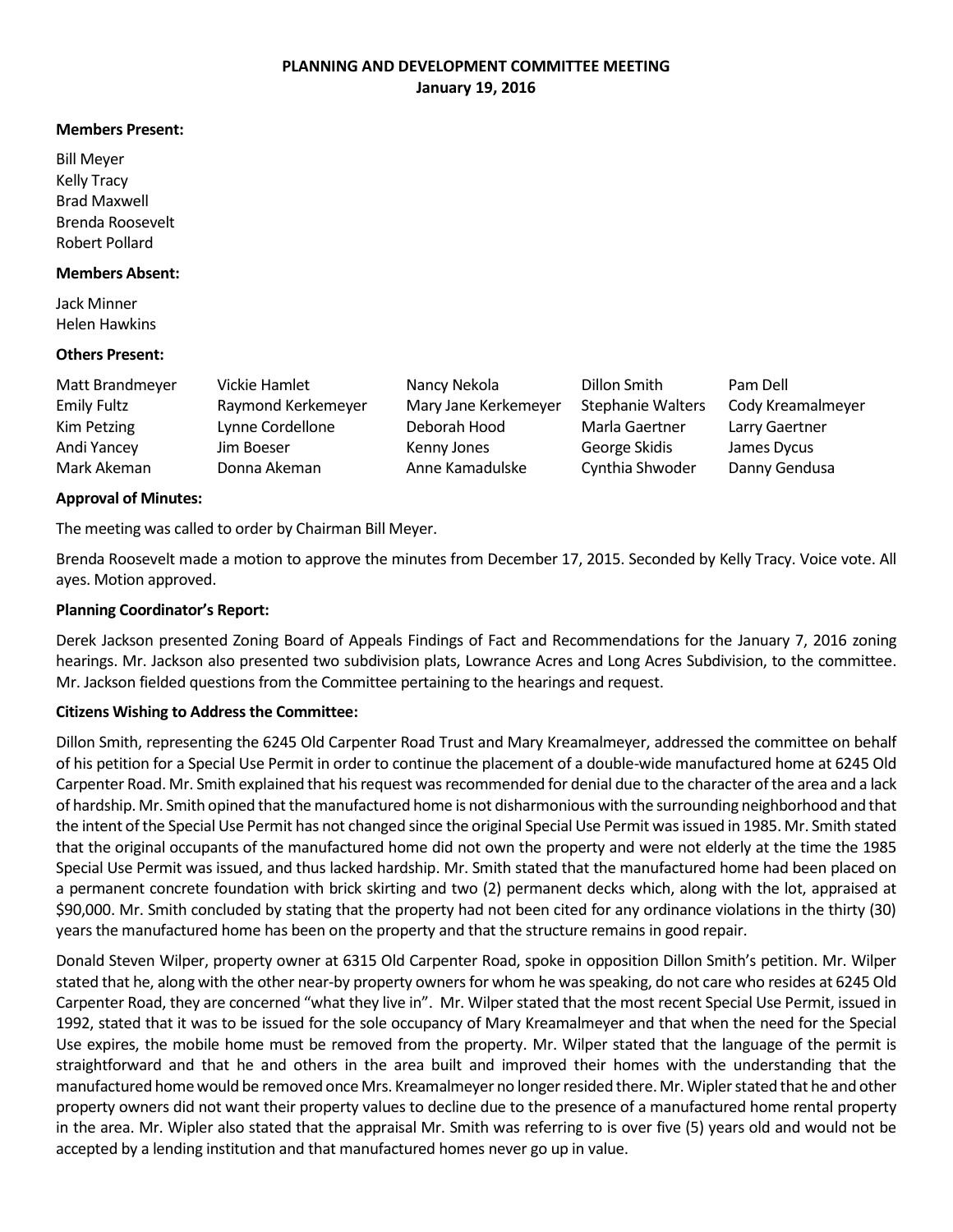Cynthia Shrowder inquired as to why it was necessary for the Special Use Permit to be tied to a particular occupant, opining that if the property is well maintained and there are no nuisances it should not matter who resides there.

George Skidis, president of the Metro East Real Estate Investors' Association, stated that he supported Dillon Smith's petition.

A female attendant, who did not state her name on the record, expressed anger about the stipulation requiring the occupant's name to be advertised in the newspaper for manufactured home Special Use Permits.

### **Old Business:**

Kelly Tracy made a motion to approve Lowrance Acres – 8 Lot Final Subdivision Plat. Seconded by Brenda Roosevelt. Voice vote. All ayes. Motion Approved.

### **New Business:**

Kelly Tracy made a motion to approve the Resolution, Zoning Board of Appeals' Findings of Fact, and Recommendation for January 7, 2016 for the following Zoning Cases: Z15-0104, Z15-0106, Z15-0103, Z16-0003, and Z15-0107. Seconded by Brad Maxwell. Voice vote. All ayes. Motion approved.

Brad Maxwell made a motion to approve Long Acres Subdivision– Minor Subdivision Plat. Seconded by Kelly Tracy. Voice vote. All ayes. Motion Approved.

Kelly Tracy made a motion to approve Acceptance of Streets into Township Highway Maintenance System. Seconded by Brad Maxwell. Voice vote. All ayes. Motion Approved.

Derek Jackson explained the Zoning Ordinance changes being proposed in appendix A of the Resolution Authorizing a Text Amendment to Chapter 93 of the Madison County Zoning Ordinance. Derek explained that many of the changes were clarification and clean-up items following the Madison County Ordinance codification. There were also updates to accessory structure regulations and Manufactured Home Special Use Permits.

Kelly Tracy made a motion to approve the Resolution Authorizing a Text Amendment to Chapter 93 of the Madison County Zoning Ordinance. Seconded by Robert Pollard. Voice vote. All ayes. Motion approved.

Kim Petzing discussed the Green Seed Environmental grant and announced the applicants and recipients of grant funding.

Brenda Roosevelt made a motion to approve the Resolution Authorizing Madison County Green Schools "Green Seed" Environmental Grant FY2016. Seconded by Kelly Tracy. Roll call vote. All ayes. Motion approved.

Kelly Tracy made a motion to approve the Purchase Order Report. Seconded by Robert Pollard. Roll call vote. All ayes. Motion approved.

# **Administrator's Report:**

Matt Brandmeyer said the Madison County EMA worked tirelessly to complete flood assessments to turn into IEMA for a potential declaration. He said they have documented \$8 million of damage within incorporated areas and \$2 million in unincorporated areas. He said the Planning and Development Department has been helping by inspecting properties and documenting flood damage. He said the department also helped get the word out to townships and municipalities. He said that while the most visible flooding has been the Alton riverfront, there has been damage throughout unincorporated areas both within and outside of the floodplain. He said two mobile home parks were evacuated and received damage, several subdivisions experienced flash flooding (including retaining wall blow-out in Fox Creek), and nearly every road along Silver Creek was overtopped by the flood.

Emily Fultz discussed progress made to the Madison County Sustainability Plan with the Committee. Emily explained that there was a Technical Committee meeting on Friday, January 15. The Technical Committee, which is comprised of citizens and professionals from around the county, will help establish the public engagement process and help develop the plan as things progress. The Technical Committee developed five (5) topic items to help shape the public discussion and determine community values. These items include built environment, transportation and mobility, economic development, natural environment, and public services and facilities. Public engagement will take place in February and March, after which Emily will report back to the Committee to provide updates. Emily explained that the purpose of the Sustainability Plan isto ensure that the County is utilizing its funds in the best way possible and achieving long term goals with environmental grant funding – which is funded through landfill fees.